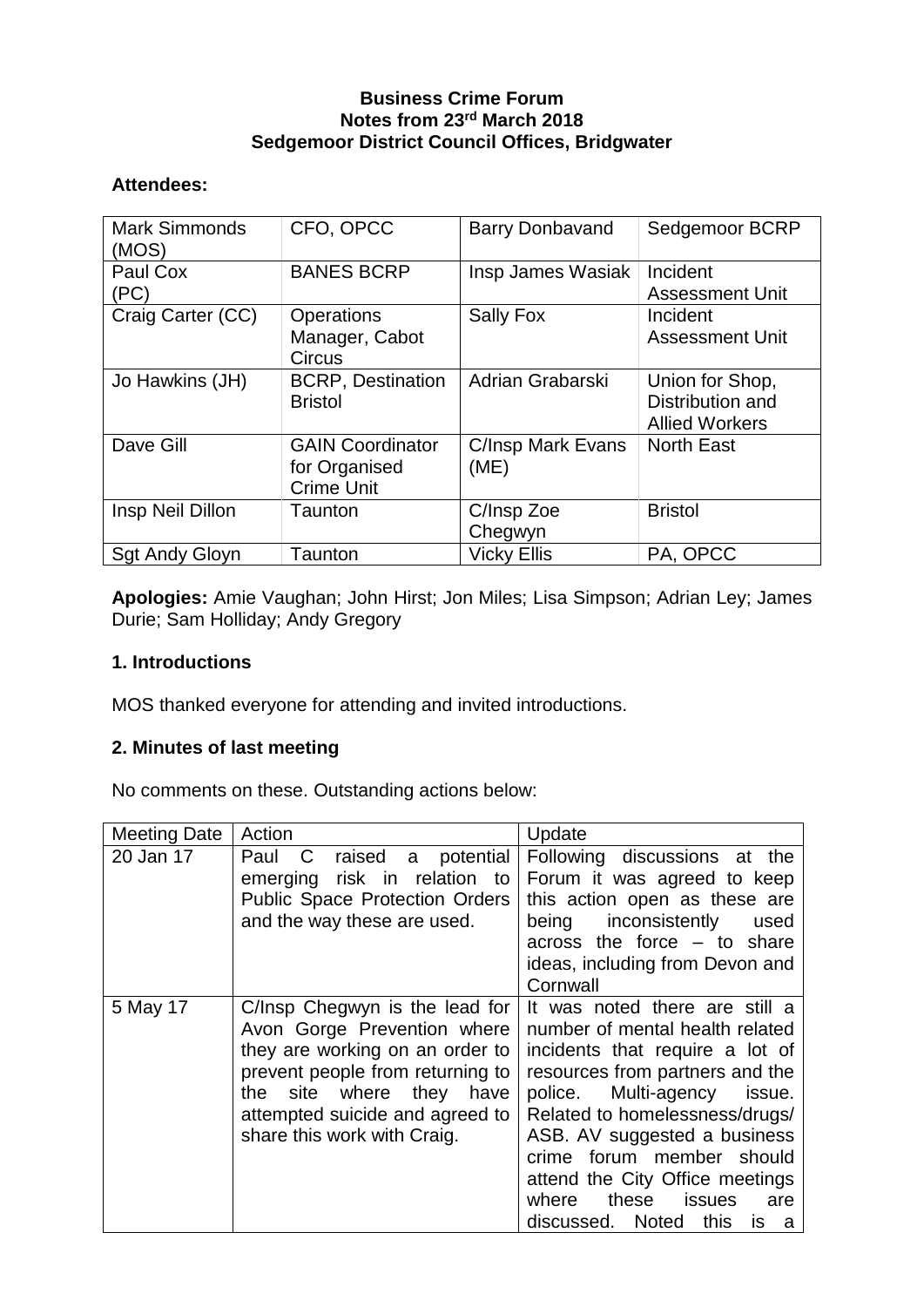|           |                                                                                                                                              | national issue.<br>ME to speak to Julie Knight's<br>team to look at any national<br>learning.                                                                                                                                                                                                                                                                                                                                                                                                                                              |
|-----------|----------------------------------------------------------------------------------------------------------------------------------------------|--------------------------------------------------------------------------------------------------------------------------------------------------------------------------------------------------------------------------------------------------------------------------------------------------------------------------------------------------------------------------------------------------------------------------------------------------------------------------------------------------------------------------------------------|
| 28 Nov 17 | Need options to address DISC<br>access and accreditation<br>- in<br>Somerset - Mark Evans and<br>Paul Cox both offered to help<br>with this. | Discussions<br>ongoing<br>are<br>questioned whether there was<br>any potential for joint funding for<br>administration<br>the<br>of<br>the<br>system? Forcewide support is<br>required to provide a complete<br>intelligence picture.<br><b>MOS</b><br>advised the OPCC would be<br>receptive to a business case for<br>joint funding. Mark Evans and<br>Paul Cox to collaborate and this<br>work will come back to the<br>forum as an agenda item. MOS<br>to forward proposal from Andy<br>Sharman for SW Business<br>Crime Centre to ME. |
| 28 Nov 17 | Cabot Circus are interested in<br>knowing more about funding<br>specific officers. MR to liaise<br>with CC to discuss.                       | Cabot Circus would like to see<br>budget/costings. MR was trying<br>to organise a meeting $-$ ZC will<br>follow up. JH noted that the City<br>Centre BID are also looking at<br>it.                                                                                                                                                                                                                                                                                                                                                        |
| 28 Nov 17 | ME to introduce Natalie to other<br>Beat teams to pilot in other<br>locations the Deter work.                                                | Carry forward                                                                                                                                                                                                                                                                                                                                                                                                                                                                                                                              |

# **3. Online reporting and CCTV upload for shoplifting**

26% of shoplifting is now reported online. 30% of these have evidential issues – for example the CCTV is not provided or not good enough or does not show the continuity of the offence. The faster processing has improved the prosecution rates and is removing offenders from the streets more swiftly. The Incident Assessment Unit would be happy to help inform retailers what the Force need in order to obtain a conviction – methods such as a short video were discussed. Any message should be added to DISC for retailers to access.

## **4. Local updates**

#### **Bristol/North East**

Undertaking Op Bird – which is a day of action operation that can be built to suit the area but focuses on addressing Violence in the Workplace, ASB and Retail Crime. It will be trialled in Bristol during June/July and can then be considered for use Force wide. An update will be provided at the next Forum.

C/Insp Chegwyn is working with Bristol City Council in relation to the rough sleepers in Bristol and a multi-agency plan is forming.

**Action:** MOS to speak to the PCC and engage with local authorities on behalf of the Business Crime Forum.